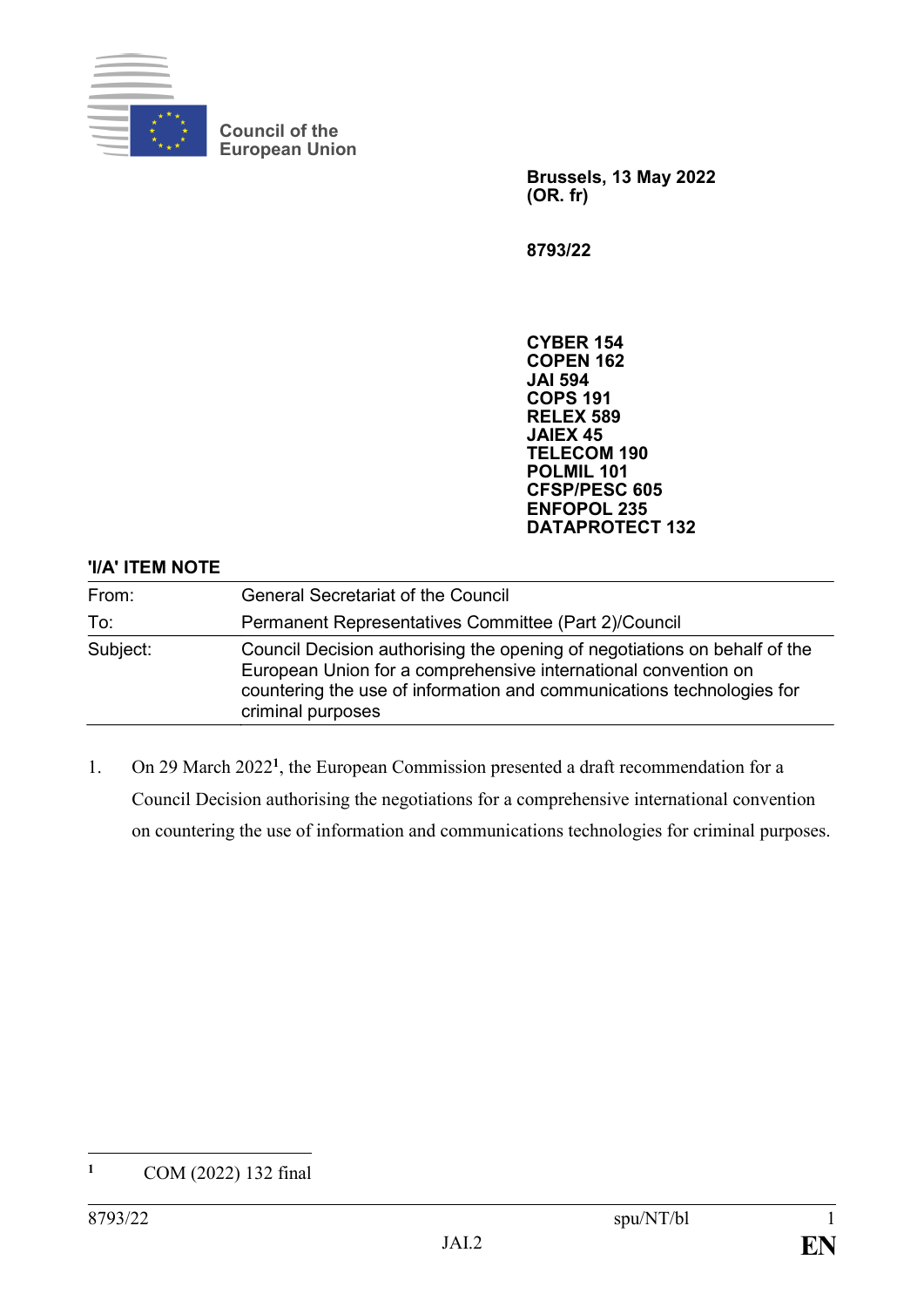- 2. The United Nations General Assembly adopted Resolution 73/187 of 17 December 2018 on *'Countering the use of information and communications technologies for criminal purposes'***<sup>2</sup>** . Subsequently, on 27 December 2019, it adopted a second resolution, 74/247, on the same topic, establishing an open-ended ad hoc intergovernmental committee of experts ('the ad hoc Committee') to elaborate a comprehensive international convention on countering the use of information and communications technologies for criminal purposes. On 26 May 2021, the United Nations General Assembly adopted Resolution 75/282, which determined the modalities for the negotiations**<sup>3</sup>** . It decided, amongst other things, that the ad hoc Committee should hold at least six sessions, of 10 days each, commencing in January 2022, as well as one closing session, with a view to submitting a draft Convention at the seventy-eighth session of the UNGA in 2024.
- 3. On 22 March 2021**<sup>4</sup>** , the Council adopted conclusions on the EU's cybersecurity strategy for the digital decade. In those conclusions and more specifically in paragraph 23 thereof, the Council stressed that it 'supports and promotes the Budapest Convention on Cybercrime and the ongoing work on the Second Additional Protocol to that Convention', and 'continues to engage in multilateral exchanges on cybercrime, including in processes related to the Council of Europe, United Nations Office on Drugs and Crime (UNODC) and the Commission on Crime Prevention and Criminal Justice (CCPCJ), to ensure an enhanced international cooperation to counter cybercrime, including the exchange of best practices and technical knowledge and support capacity building, while respecting, promoting and protecting human rights and fundamental freedoms';

1

<sup>&</sup>lt;sup>2</sup> UN General Assembly Resolution of 17 December 2018, <u>A/RES/73/187.</u><br><sup>3</sup> UN General Assembly Resolution of 26 May 2021, A/RES/75/282

<sup>&</sup>lt;sup>3</sup> UN General Assembly Resolution of 26 May 2021, <u>A/RES/75/282</u>.

**<sup>4</sup>** 6722/21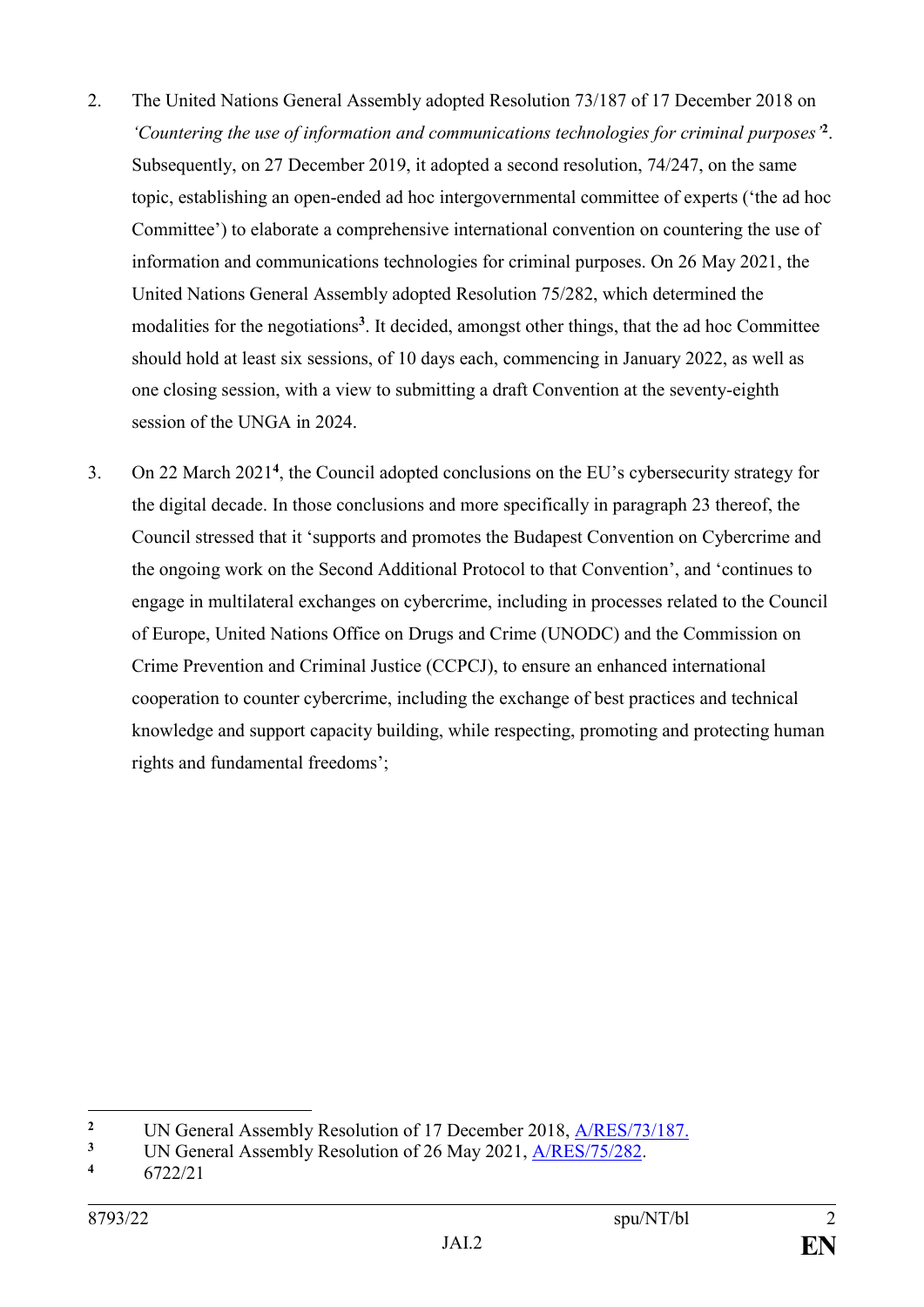- 4. On 21 October 2021**<sup>5</sup>** , the Permanent Representatives Committee (Coreper) approved the position of the European Union and its Member States for the first session of the negotiations, which took place from 28 February to 11 March in New York. While taking into account the outcome of the negotiation session, on 5 April 2022 Coreper endorsed the written contribution of the European Union and its Member States for the discussions of the ad hoc Committee, scheduled on 8 April 2022 with a view to the second session of the negotiations in Vienna from 30 May to 10 June 2022.**<sup>6</sup>**
- 5. The new comprehensive international convention may affect several common European Union rules or alter their scope. In order to protect the integrity of Union law and ensure consistency between the rules of international and Union law, it is necessary for the Commission to participate, alongside the Member States, in the negotiations on a new comprehensive international convention on combating the use of information and communications technology for criminal purposes, on those matters falling within the Union's competence, as defined by the Treaties, and for which the Union has adopted rules.
- 6. Further to the meeting of the JHA Counsellors' Working Party of 11 May 2022 on electronic evidence and the subsequent informal written consultation, delegations agreed on the text of the proposal for a Council Decision with some modifications. The texts resulting from that meeting are set out in 9058/22 and addendum 1 thereto.
- 7. In light of the above and subject to confirmation by the Permanent Representatives' Committee, the Council is invited to:
	- adopt the above-mentioned draft Council Decision as set out, after finalisation by the legal/linguistic experts, in 8796/22;

 $\overline{\mathbf{5}}$  $\frac{5}{6}$  11925/2/21 REV 2.

**<sup>6</sup>** 7727/22